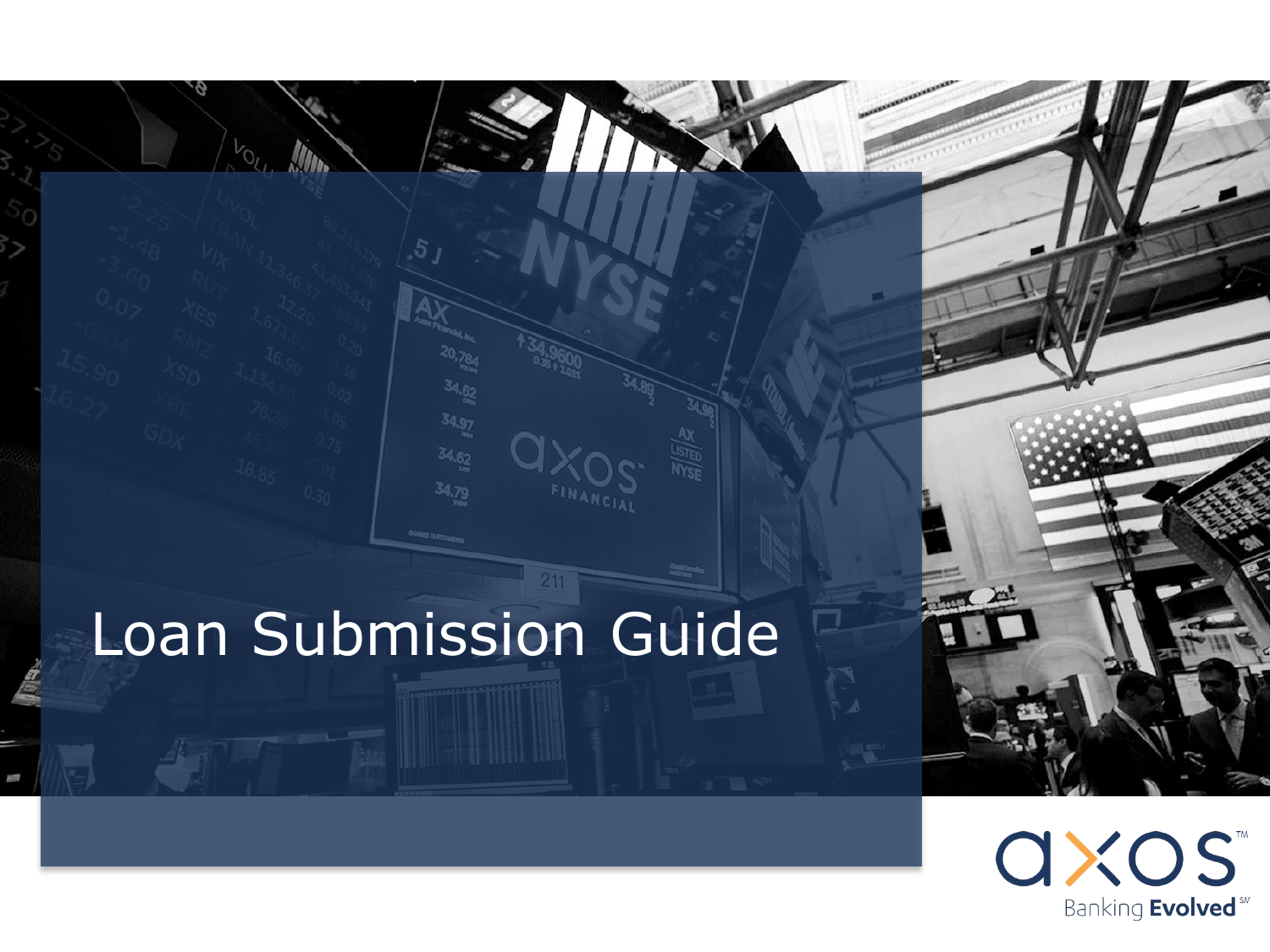- The purpose of this guide is to assist you with a successful loan  $\sum$ registration.
- $\geq$ To remain compliant with the CFPB, all applications must be submitted to Axos Bank within 24 hours of completion.
- If you have any questions during your loan process, please reach out ≻ to your Account Executive for guidance.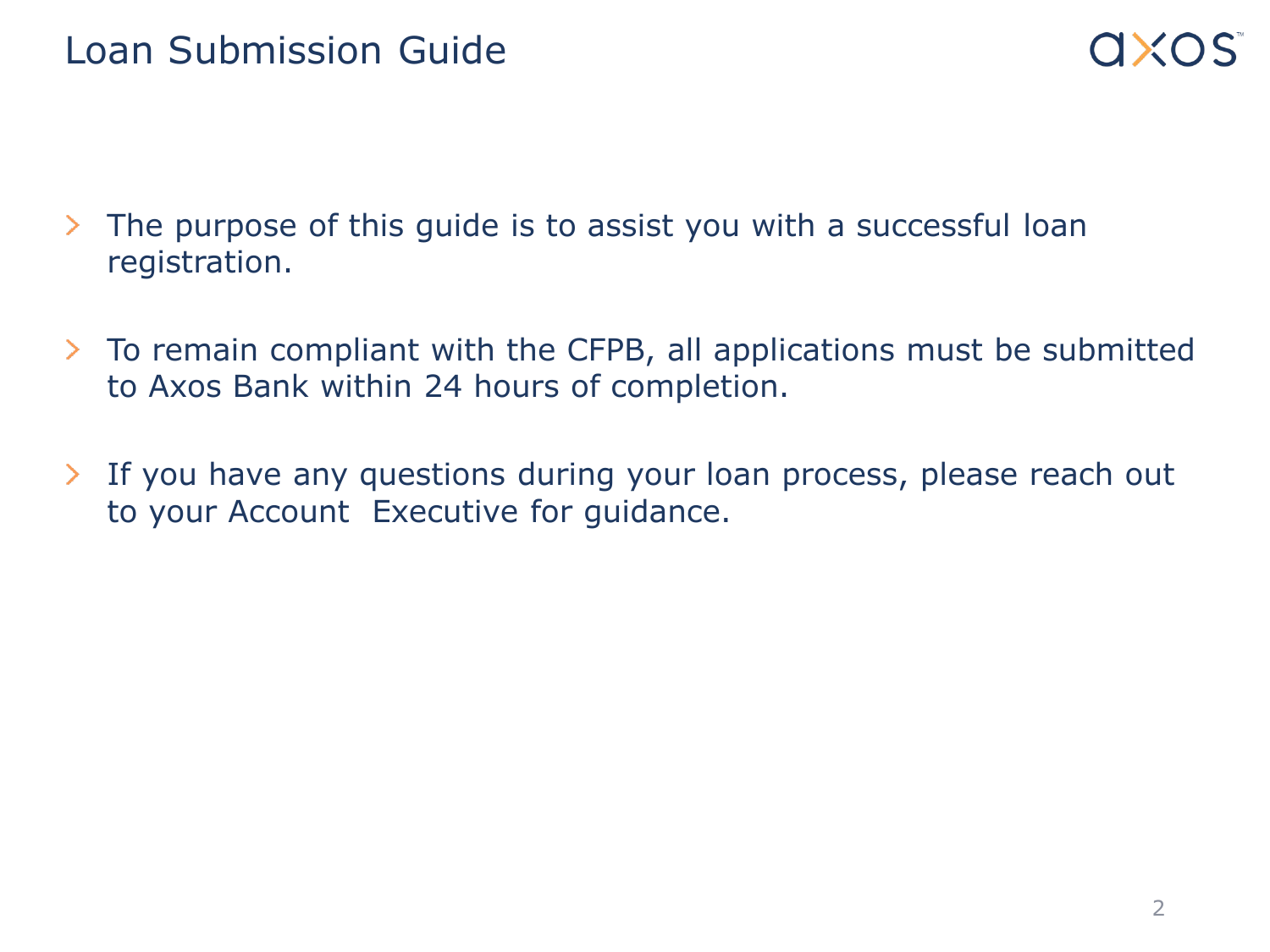Access Axos Bank's Third Party Lending website

Get started

Enter LO information and upload the file

Upload supporting documentation

Registration requirements for Wholesale/Portfolio

Registration requirements for Correspondent

Submit your loan

Minimum requirements to submit file to underwriting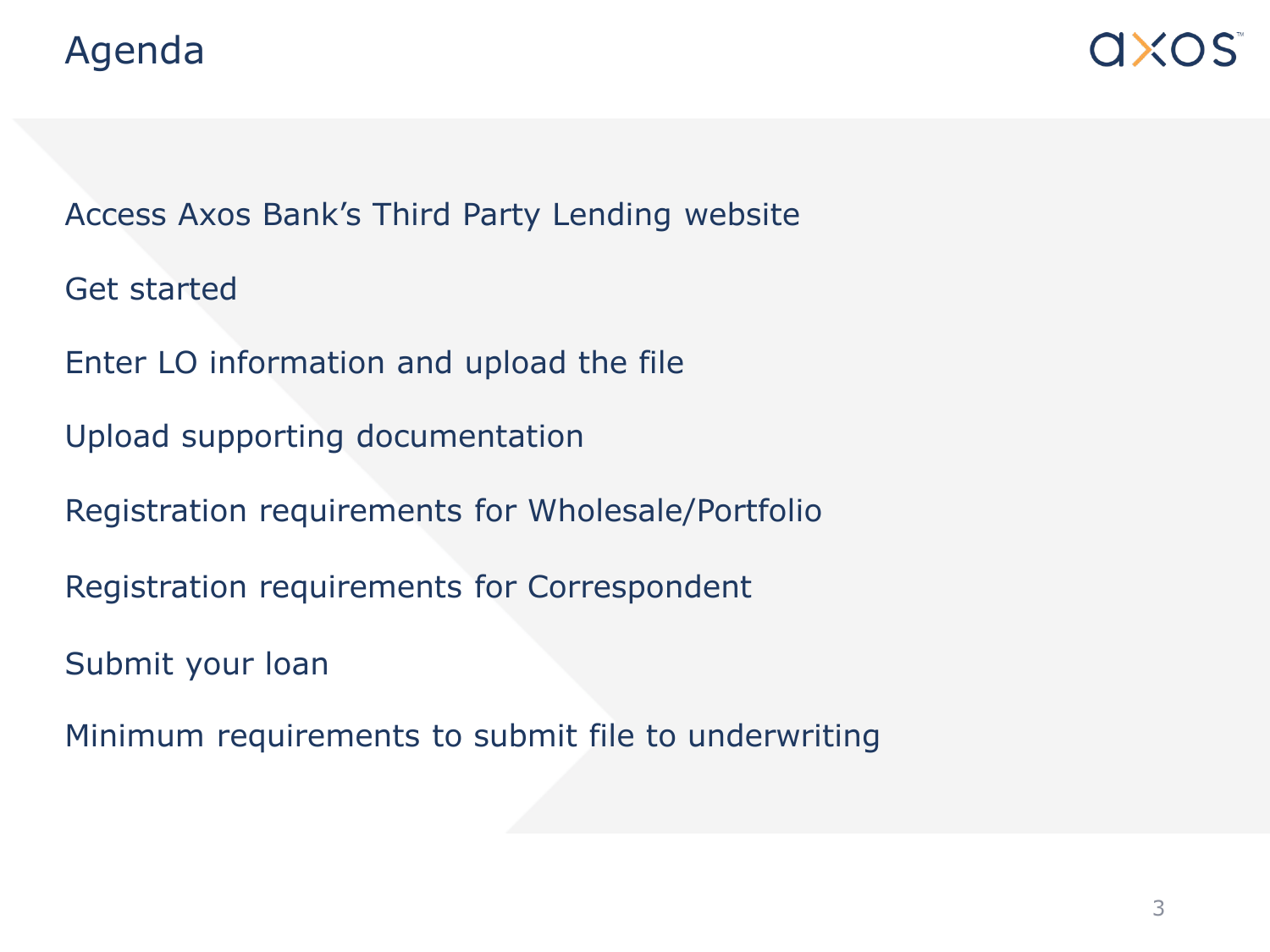

- $\sum$ Go to <https://thirdpartylending.axosbank.com/index>
- Enter your Username and Password in the top right hand corner of the  $\geq$ page.
- $\sum$ If you need any assistance logging in, click on the Forgot Your Password? or Login Help link to reset your password or email [tpo.password.help@axosbank.com.](mailto:tpo.password.help@axosbank.com)

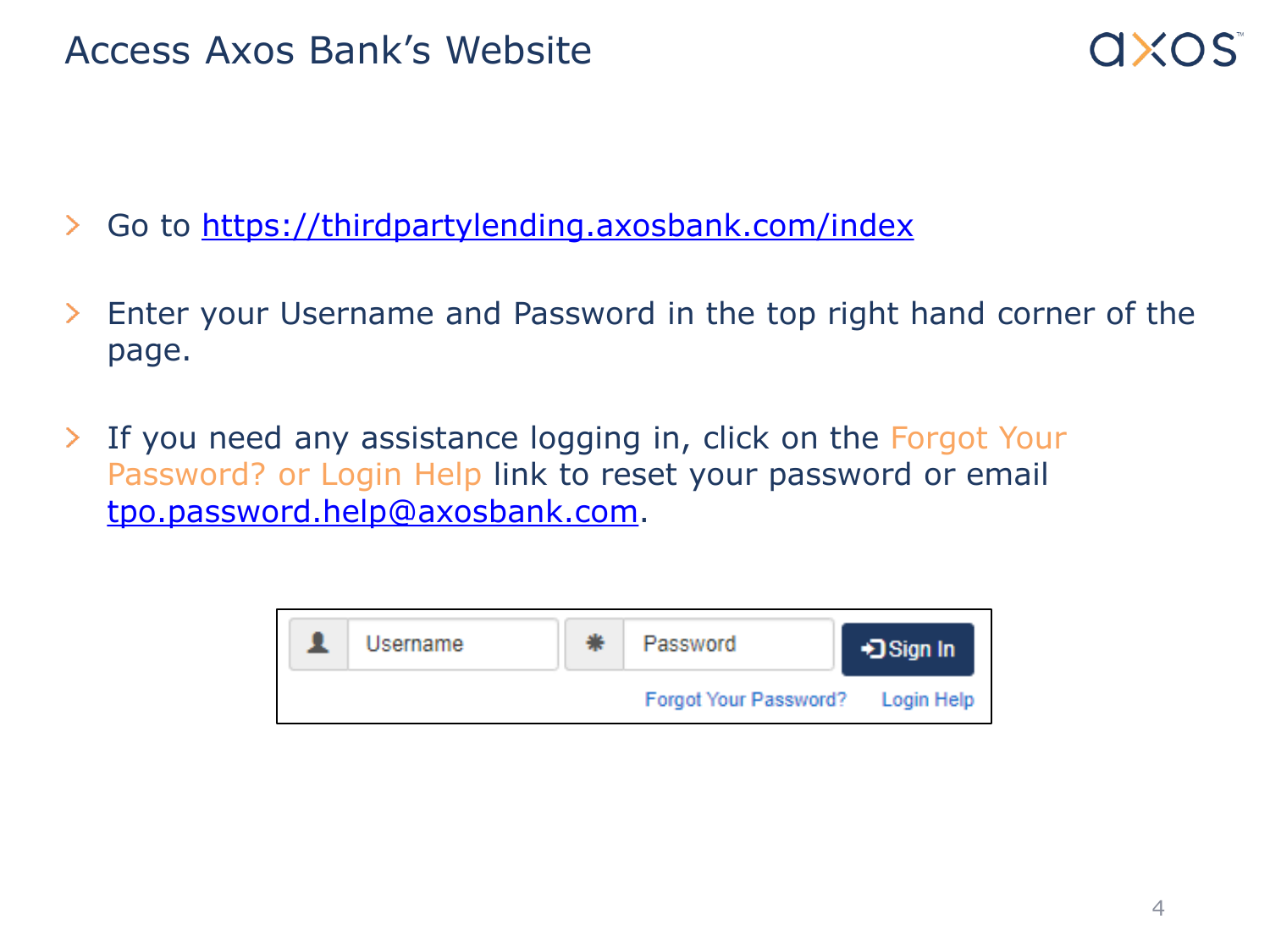Click on the 'Upload A Loan' icon to get started with a new file.  $\geq$ 

**O** Upload A Loan

**O** Price A Loan

 $\sum_{i=1}^{n}$ Active loans are sorted by status in a table on the left side of the page. You may select a status to reveal a list of your loans in that status. Then click on the loan number to open a specific file.

| <b>Status</b>         | # Loans |  |  |
|-----------------------|---------|--|--|
| <b>Application</b>    | 26      |  |  |
| Approved              | 24      |  |  |
| <b>Clear to Close</b> | 14      |  |  |
| <b>Cond Approval</b>  | 117     |  |  |
| Docs Ordered          | 8       |  |  |
| <b>Docs Signed</b>    | 17      |  |  |
| Lead                  | 18      |  |  |
| Processing            | 22      |  |  |
| Registered            | 7       |  |  |
| Submitted             | 21      |  |  |
| Suspended             | 19      |  |  |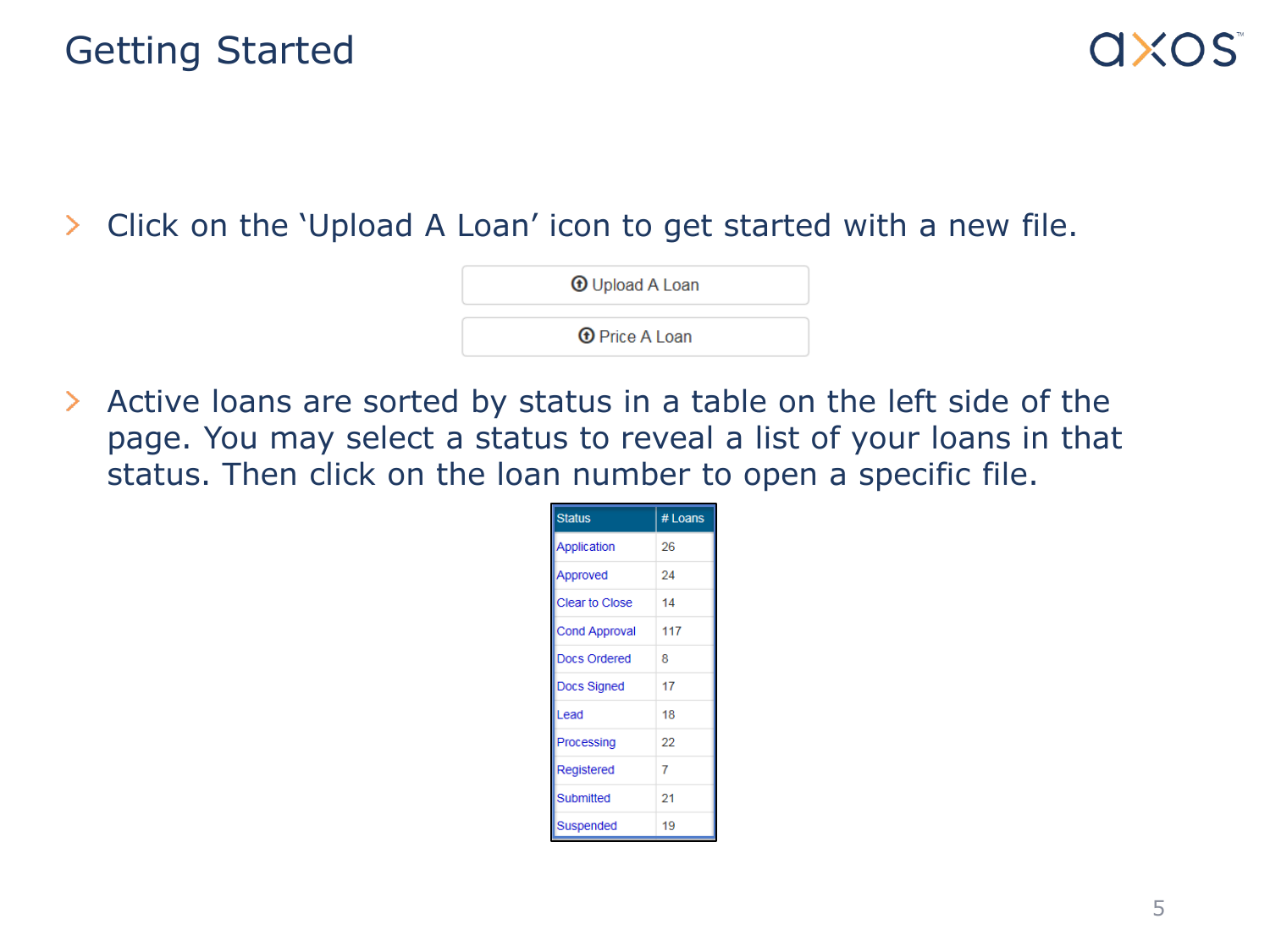## Enter Loan Officer information and upload file

- $\geq$ Enter the following information under the Loan Officer information section:
	- First and Last Name
	- **Email Address**
	- **Loan Officer NMLS**
	- **Branch NMLS**
- Choose the required loan program  $\geq$
- Choose Wholesale or Correspondent channel  $\sum$
- Now upload the MISMO 3.4 file. ≻

| Upload File |                                                         |
|-------------|---------------------------------------------------------|
| File type   | URLA MISMO v3.4(iLAD)<br>$\checkmark$                   |
| File        | The Drag the file here or click here to browse the file |
|             | <b>V</b> Upload Loan                                    |

 $QXOS$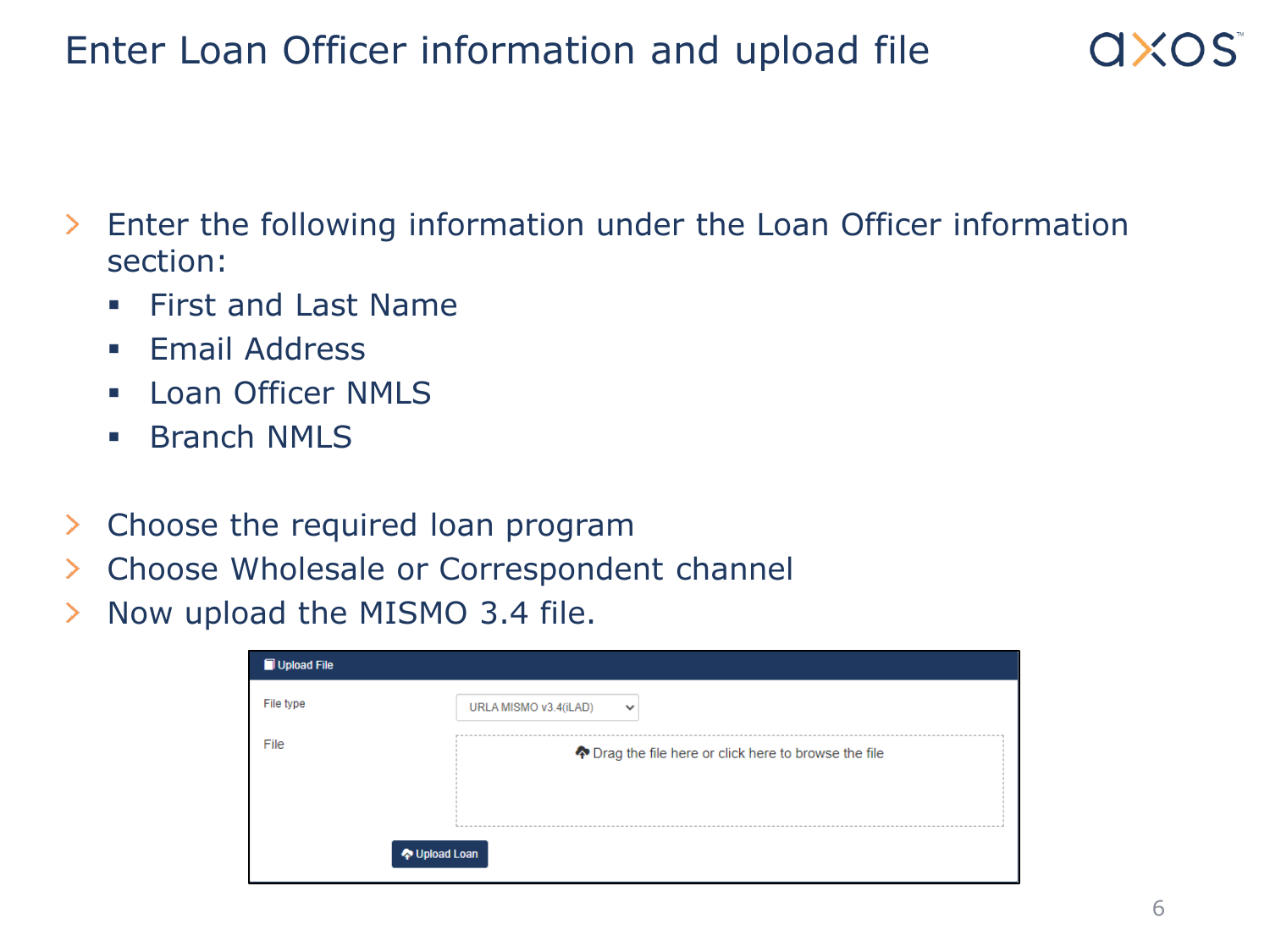### Upload Supporting Documentation

- If the loan was successfully uploaded you will receive a loan #.  $\sum_{i=1}^{n}$
- Navigate to the **CONDITIONS** tab to upload required documents.  $\left\vert \right\rangle$

| <b>Floating</b><br>Loan Number 3413891, John Sample                                                       |                     |                     |                                 |              |                                   |              |            |                |                  |        |
|-----------------------------------------------------------------------------------------------------------|---------------------|---------------------|---------------------------------|--------------|-----------------------------------|--------------|------------|----------------|------------------|--------|
| Registered                                                                                                | Processing          | <b>Underwriting</b> | Conditional Approval   Cond Rvw | 1            | <b>Cond Rvw</b><br>$\overline{2}$ | Approved     | <b>CTC</b> | <b>CD Wait</b> | <b>Docs Sent</b> | Funded |
| <b>i≣</b> Loan Details<br><b>E</b> Conditions<br>Submit My Loan<br><b>i≣</b> Lock Request<br>Loan Details |                     |                     |                                 |              |                                   |              |            |                |                  |        |
| <b>R</b> Borrower                                                                                         |                     |                     |                                 |              |                                   |              |            |                |                  |        |
| Name:<br>John Sample                                                                                      |                     |                     |                                 | Citizenship: |                                   | U.S. Citizen |            |                |                  |        |
|                                                                                                           | Owner<br>Occupancy: |                     |                                 |              | <b>Marital Status:</b>            |              |            |                |                  |        |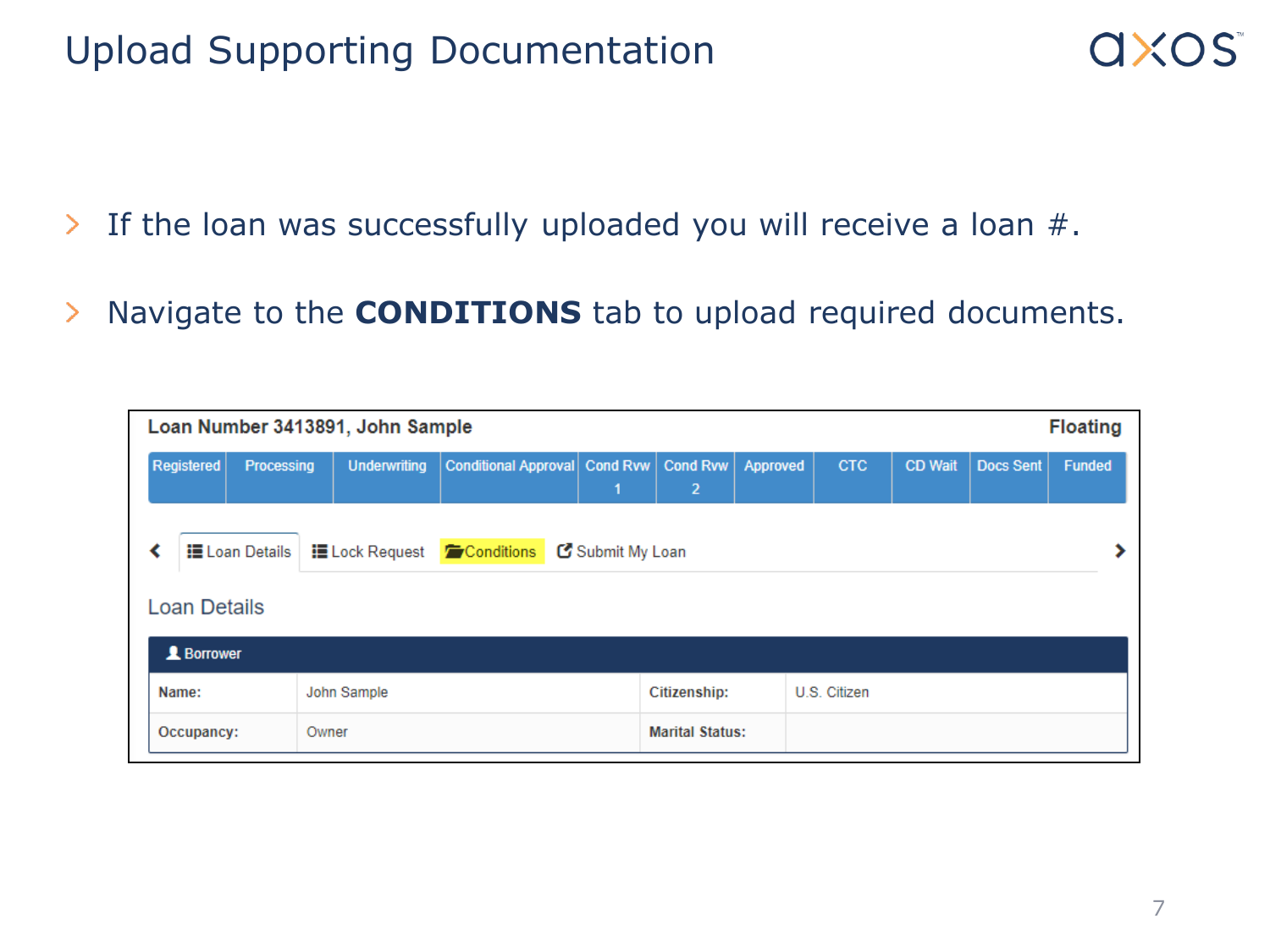- $\left\vert \right\rangle$ Select the appropriate condition e.g., Funds to Close and click on 'Upload'.
- $\sum$ You must upload documents in PDF format or it will not transfer into our LOS.
- $\geq$ Do not upload all your documents into one condition they should be sorted into the correct conditions.

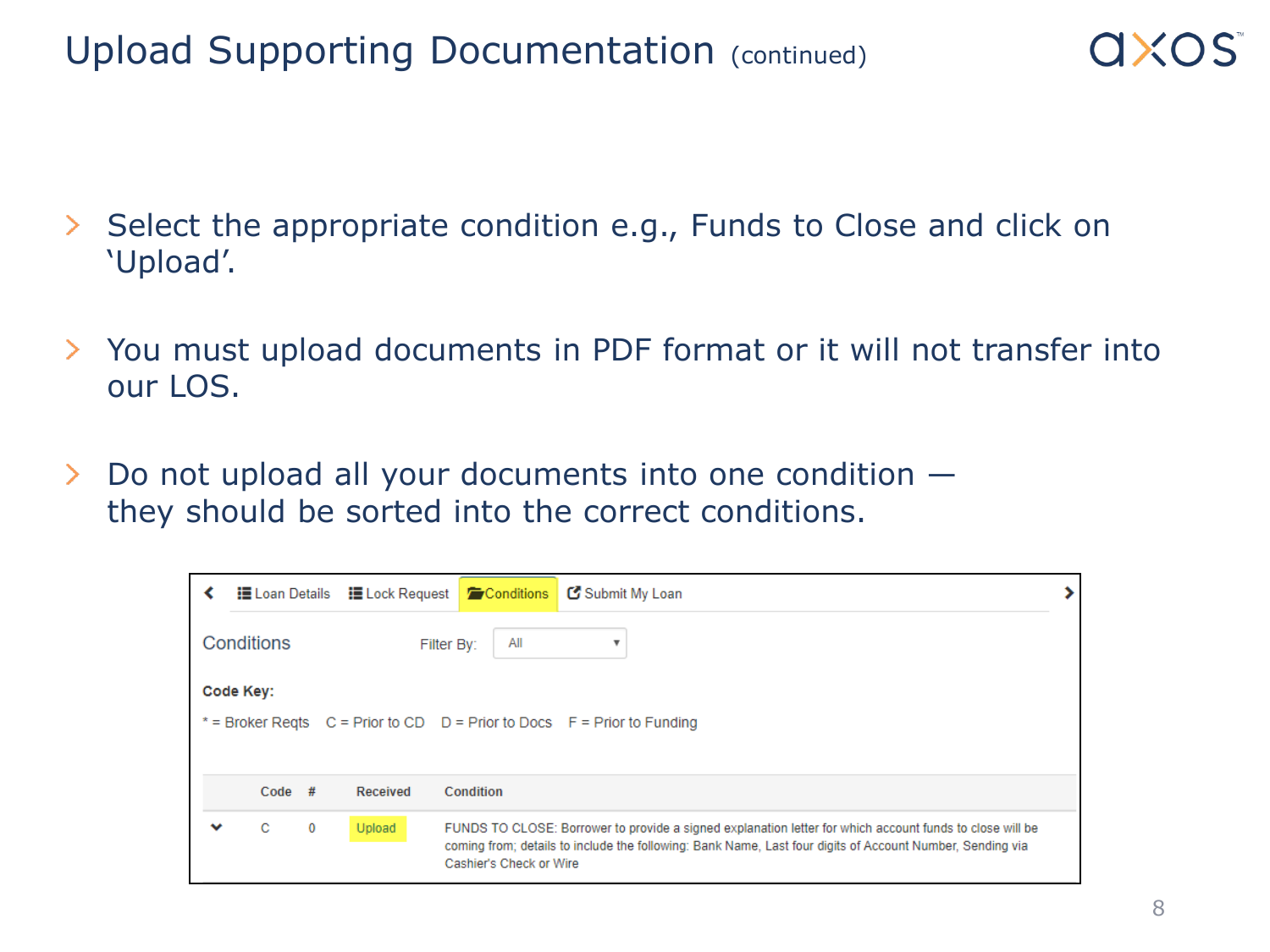### Initial Registration Requirements for Wholesale Portfolio Loans

### $\geq$ **3.4 File:**

- Must have all 6 pieces of information required to consider the file an application:
	- Property Address
	- Estimated Value
	- Name
	- Credit (SSN)
	- Income
	- Loan Amount

#### **Submission Fee Sheet:**  $\sum$

- Enter all fees into Axos Bank's Submission Fee Sheet that is available online under the **FORMS** tab.
- Select either "Lender" or "Borrower" paid submission fee sheet.
- Upload the Fee sheet to the "Submission Fee Sheet" condition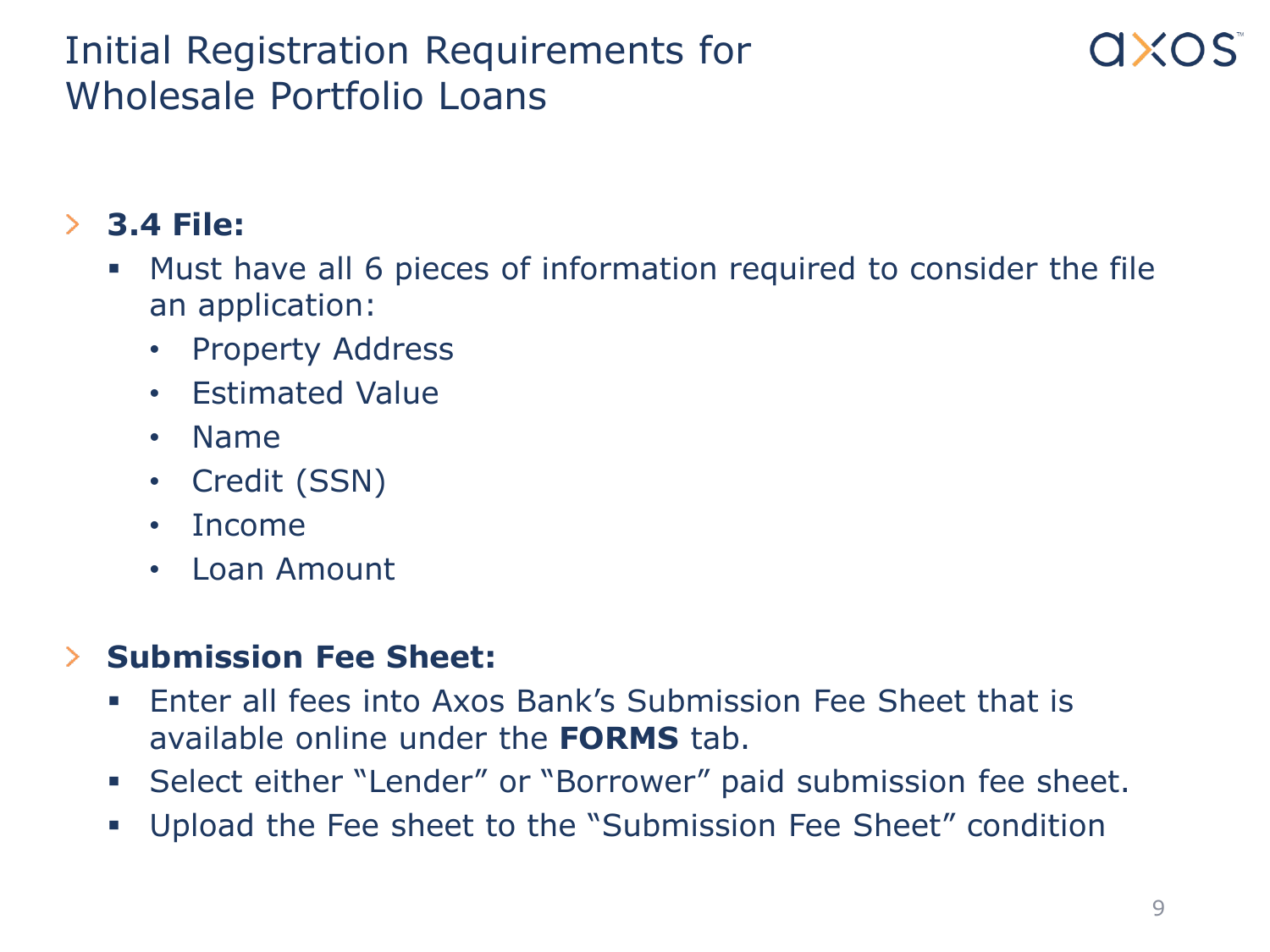## Initial Registration Requirements for Wholesale Portfolio Loans (continued)

- $\sum$ All borrowers must provide their **own** e-mail address and a contact phone number.
- Axos Bank will disclose electronically through DocMagic. All borrowers  $\geq$ are required to e-sign their disclosures. The LO will need to e-sign the 1003.
- Non-borrowing spouses/other borrowers on rescindable transactions ≻ must receive the initial Loan Estimate.
- $\geq$ Foreign National borrowers must have a US mailing address and a US phone number.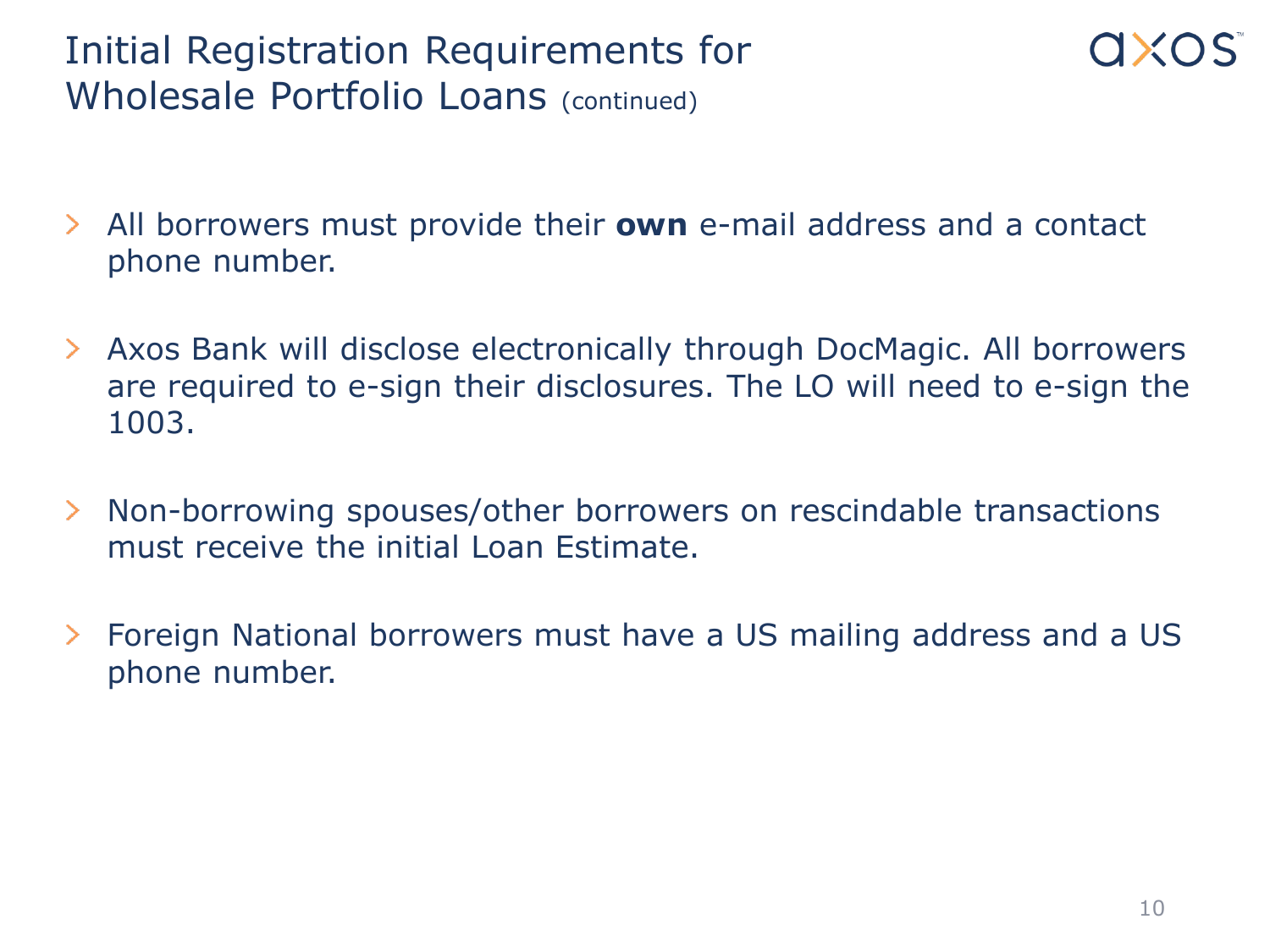### Initial Registration Requirements for Correspondent Loans

#### $\sum$ **1003:**

- Must be dated and signed by the LO.
- Must have LO and Company NMLS numbers accurately reflected.
- **Borrower(s) email address and phone number.**
- Foreign National borrowers must have US mailing address and US phone number.

#### $\sum$ **Disclosures:**

Must be dated in compliance (within 3 business days of the application date on the 1003)

#### **Loan Estimate:**  $\sum$

- Must be dated in compliance to the 1003.
- **Itemization of fees to match Loan Estimate.**
- **IMPOUT EXAMPLE 19 IMPOUT A 12 IMPOUT A 12 IMPOUT 4.1 IMPOUT 4.1 IMPOUT 4.1 IMPOUT 4.1 IMPOUT 4.1 IMPOUT 4.1 IMPOUT 4.1 IMPOUT 4.1 IMPOUT 4.1 IMPOUT 4.1 IMPOUT 4.1 IMPOUT 4.1 IMPOUT 4.1 IMPOUT 4.1 IMPOUT 4.1 IMPOUT 4.1 IMP**
- A compliant Change of Circumstance form is required for any re-disclosed Loan Estimates.
	- Need proof of receipt of Loan Estimate by non-borrowing spouses/other on rescindable transactions.
	- Can be a read receipt or email acknowledging receipt of LE.

#### **Credit report:** ≻

**Must be dated within 90 days.**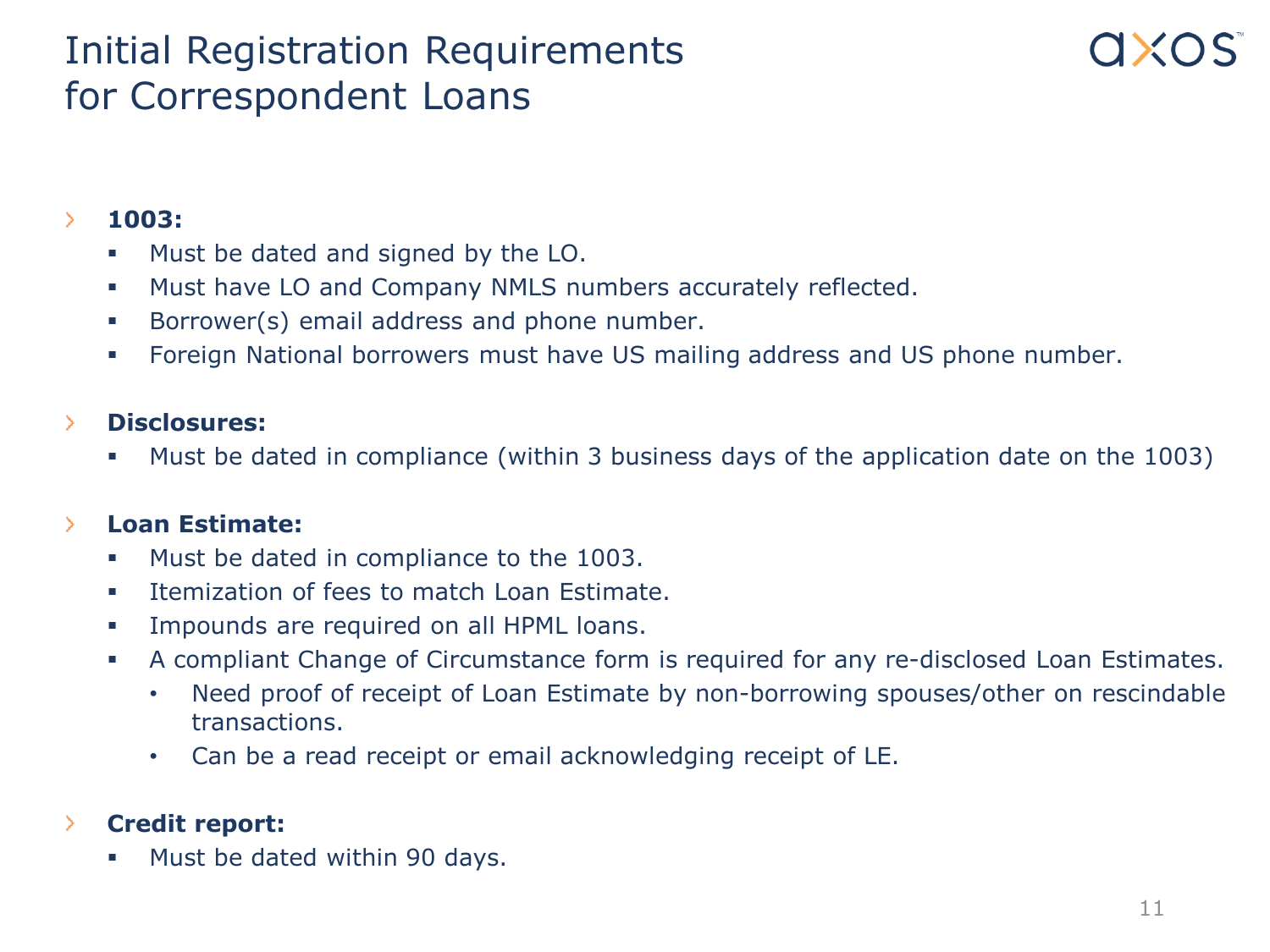### Submitting your loan

 $\sum_{i=1}^{n}$ Once the minimum documentation has been uploaded, select the **SUBMIT MY LOAN** tab.

|                                           | <b>ELoan Details ELock Request</b> <i>E</i> Conditions |  | Submit My Loan                                                            |                            |  |  |  |
|-------------------------------------------|--------------------------------------------------------|--|---------------------------------------------------------------------------|----------------------------|--|--|--|
| <b>IP</b> Save<br>Submit Loan             |                                                        |  |                                                                           |                            |  |  |  |
| <b>Borrower Information</b>               |                                                        |  |                                                                           |                            |  |  |  |
| <b>Borrower F-Mail</b><br>Address:        |                                                        |  | Co- Borrower F-Mail<br>Address - required<br>(unless no co-               |                            |  |  |  |
| Borrower living or<br>working in the US?: | $-Select-$                                             |  | borrower):<br>۰<br>Does borrower have<br>a US Social Security<br>number?: | $-Select-$<br>$\mathbf{r}$ |  |  |  |
|                                           |                                                        |  |                                                                           |                            |  |  |  |

- $\sum$ Enter all required information then you must click on the **SUBMIT LOAN** icon.
- Your loan will now change from 'Lead' status to a 'Registered' status. Y.
- Impounds are required on all HPML loans. ×.
- $\sum$ The SFR Intake department will review the file for compliance, disclose and then move to processing once completed.
	- On Wholesale files Loan Setup will email the initial disclosures to the borrower and the 1003 to the LO from doc vendor — Doc Magic.
	- The loan cannot move into a processing status until all borrowers have executed the disclosures and the LO has e-signed the 1003.